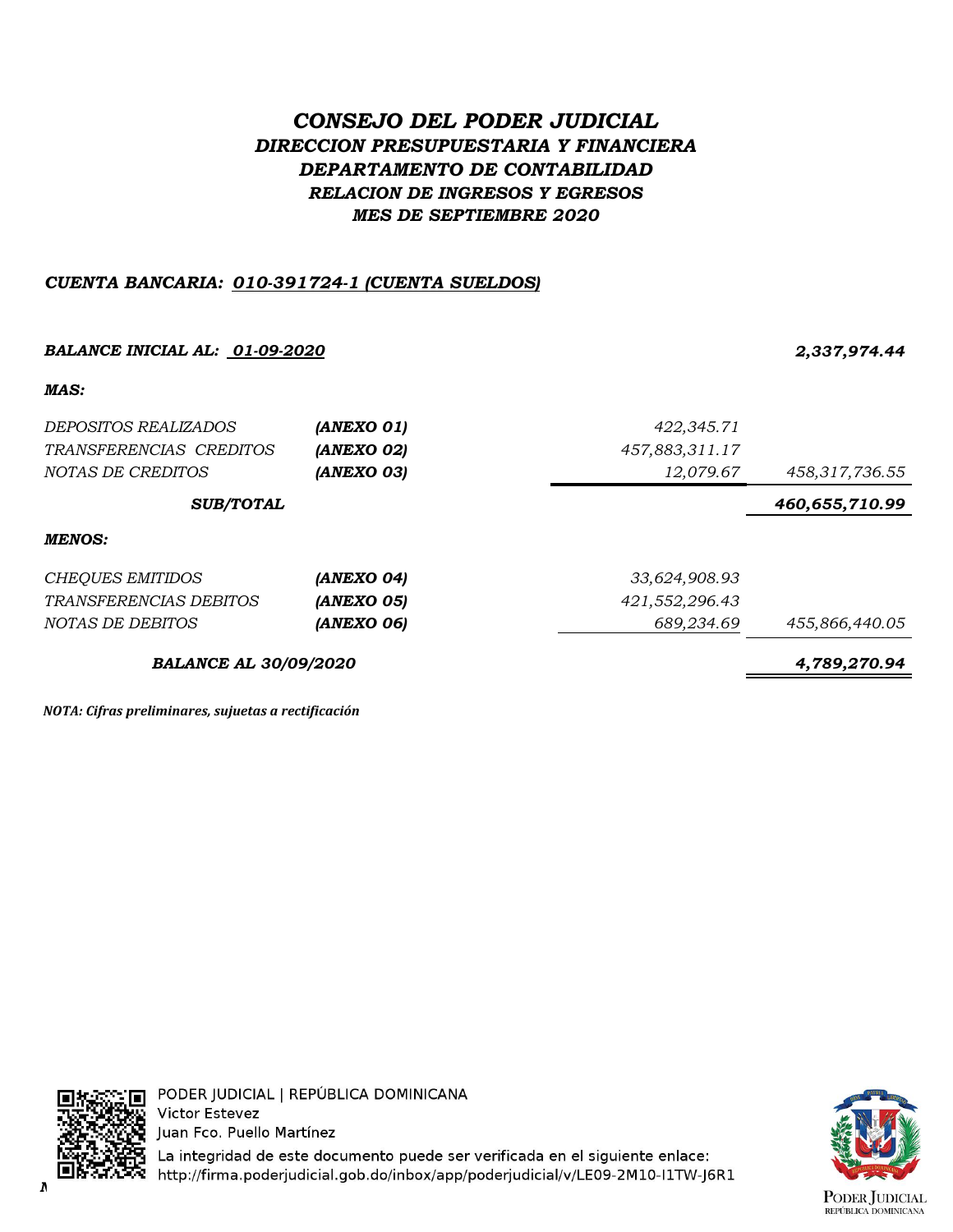#### *ANEXO 01*

## *RELACION DE DEPOSITOS REALIZADOS MES DE SEPTIEMBRE 2020*

| <b>FECHA</b>      | NUM. | <b>DESCRIPCION</b>                                             | <b>VALOR RD\$</b> |
|-------------------|------|----------------------------------------------------------------|-------------------|
| <i>04/09/2020</i> | 619  | DESC. DIAS NO LABS. A EX-EMPLS Y DIETA                         | 32,709.61         |
| 15/09/2020        | 620  | DESC. DIAS NO LABS Y BENEFICIOS A EX-EMPLS.                    | 43,512.12         |
| 18/09/2020        | 621  | DESC. DIAS NO LABS. Y BONO VACACIONAL A EX-EMPLS.              | 36,108.12         |
| 18/09/2020        | 622  | DESC. DIAS NO LABS. Y BONO VAC. A EMPLS. SALIENTES             | 15,179.39         |
| <i>22/09/2020</i> | 623  | DESC. DIAS NO LABS. A EMPLS. SALIENTESS                        | 33,054.06         |
| <i>29/09/2020</i> | 624  | DESC. GASTOS DE REPRES., DIAS NO LABS Y COMB. EMPLS. SALIENTE. | 35,993.43         |
| <i>29/09/2020</i> | 625  | DESC. VARIOS A EX-EMPLS. Y EMPLEADOS                           | 225,788.98        |
|                   |      | TOTAL RD\$                                                     | 422,345.71        |

| <b>ANEXO 02</b> |  |
|-----------------|--|
|-----------------|--|

## *RELACION DE TRANSFERENCIAS CREDITOS MES DE SEPTIEMBRE 2020*

| <b>FECHA</b> | NUM. | <b>DESCRIPCION</b>         | <i>VALOR RD\$</i> |
|--------------|------|----------------------------|-------------------|
| 21/09/2020   | 221  | CONSEJO DEL PODER JUDICIAL | 457,883,311.17    |
|              |      | TOTAL RD\$                 | 457,883,311.17    |
|              |      |                            |                   |

*ANEXO 03*

## *RELACION NOTAS DE CREDITOS MES DE SEPTIEMBRE 2020*

| <b>FECHA</b>      | NUM. | <b>DESCRIPCION</b>                          | <b>VALOR RD\$</b> |
|-------------------|------|---------------------------------------------|-------------------|
| <i>30/09/2020</i> | 211  | **DOCUMENTO OUE ANULA AL DOC: CHO 126469 ** | 5.938.67          |
| <i>30/09/2020</i> | 212  | **DOCUMENTO QUE ANULA AL DOC: CHQ 126560 ** | 6,141.00          |
|                   |      | TOTAL RD\$                                  | 12,079.67         |

#### *ANEXO 04*

## *RELACION DE CHEQUES EMITIDOS MES DE SEPTIEMBRE 2020*

*FECHA NUM. BENEFICIARIO VALOR RD\$*

*NOTA: Cifras preliminares, sujetas a rectificación.*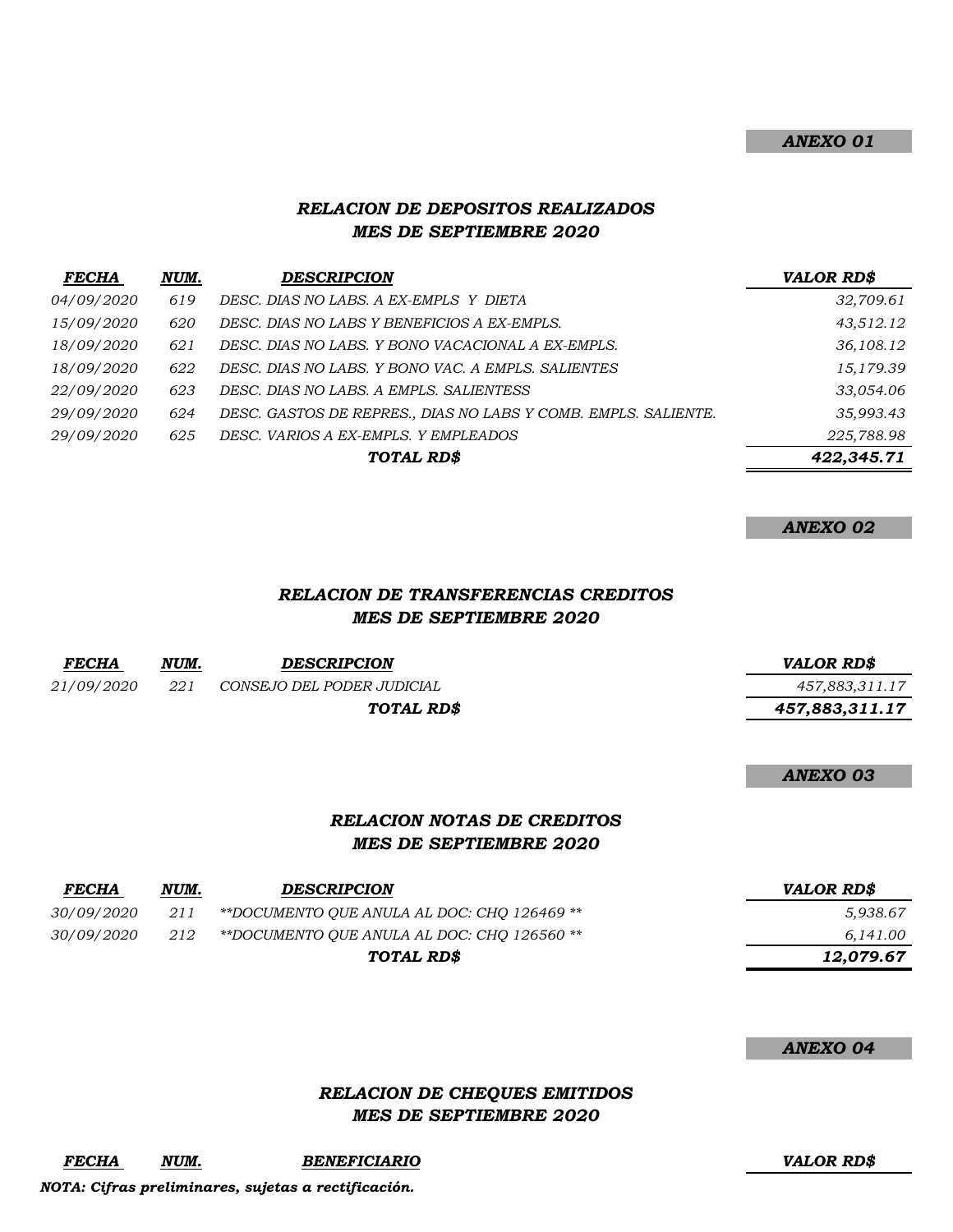| 03/09/2020        |        | 126746 CONSEJO DEL PODER JUDICIAL                   | 31,402.55     |
|-------------------|--------|-----------------------------------------------------|---------------|
| 03/09/2020        |        | 126747 CONSEJO DEL PODER JUDICIAL                   | 100.00        |
| 03/09/2020        |        | 126748 COOPNASEJU                                   | 65,135.85     |
| 11/09/2020        |        | 126749 CONSEJO DEL PODER JUDICIAL                   | 43,512.12     |
| 15/09/2020        |        | 126750 CONSEJO DEL PODER JUDICIAL                   | 34,134.68     |
| 15/09/2020        |        | 126751 CONSEJO DEL PODER JUDICIAL                   | 1,973.44      |
| 15/09/2020        |        | 126752 CONSEJO DEL PODER JUDICIAL                   | 6,228.61      |
| 15/09/2020        |        | 126753 CONSEJO DEL PODER JUDICIAL                   | 15,179.39     |
| 15/09/2020        |        | 126754 COOPNASEJU                                   | 102,034.46    |
| <i>15/09/2020</i> |        | 126755 BANCO DE RESERVAS DE LA REPUBLICA DOMINICANA | 18,936.50     |
| 22/09/2020        |        | 126756 ELISA VIVIECA                                |               |
| 22/09/2020        |        | 126757 PACO PEREZ REYES                             | 6,141.00      |
| 22/09/2020        |        | 126758 ENEIDA DOMINGUEZ                             | 6,141.00      |
| 22/09/2020        |        | 126759 FONDO DE PENSIONES Y JUBILACIONES            | 30,131.13     |
| 22/09/2020        |        | 126760 INSTITUTO DE AUXILIOS Y VIVIENDAS            | 250.00        |
| 22/09/2020        |        | 126761 CONSEJO DEL PODER JUDICIAL                   | 3,734.48      |
| 22/09/2020        |        | 126762 CONSEJO DEL PODER JUDICIAL                   | 28,524.47     |
| <i>22/09/2020</i> |        | 126763 CONSEJO DEL PODER JUDICIAL                   | 3,734.48      |
| 29/09/2020        |        | 126764 CONSEJO DEL PODER JUDICIAL                   | 117,605.14    |
| 29/09/2020        |        | 126765 COOPNASEJU                                   | 12,828.01     |
| 29/09/2020        |        | 126766 CARLOS ML. MENDEZ L.                         | 9,000.00      |
| 29/09/2020        |        | 126767 CONSEJO DEL PODER JUDICIAL                   | 7,789.44      |
| 29/09/2020        |        | 126768 CONSEJO DEL PODER JUDICIAL                   | 6,000.00      |
| 29/09/2020        |        | 126769 CONSEJO DEL PODER JUDICIAL                   | 4,800.00      |
| 29/09/2020        |        | 126770 CONSEJO DEL PODER JUDICIAL                   | 27,070.40     |
| 29/09/2020        | 126771 | CONSEJO DEL PODER JUDICIAL                          | 62,524.00     |
| 29/09/2020        |        | 126772 CONSEJO DEL PODER JUDICIAL                   | 5,242.72      |
| 30/09/2020        | 126773 | COLECTOR DE IMPUESTOS INTERNOS                      | 32,974,755.06 |
| 30/09/2020        |        | 126774 CHEQUE NULO                                  |               |
| 30/09/2020        | 126775 | <b>CHEQUE NULO</b>                                  |               |

*TOTAL RD\$ 33,624,908.93*

#### *ANEXO 05*

## *RELACION DE TRANSFERENCIAS DEBITOS MES DE SEPTIEMBRE 2020*

| <b>FECHA</b>      | NUM. | <b>DESCRIPCION</b>          | <b>VALOR RD\$</b> |
|-------------------|------|-----------------------------|-------------------|
| <i>02/09/2020</i> | 1476 | MIGUELINA RODRIGUEZ BERSON  | 125,103.64        |
| 02/09/2020        | 1477 | PERSONAL SALIENTE           | 221,349.64        |
| <i>10/09/2020</i> | 1478 | PERSONAL SALIENTE           | 249,777.20        |
| 11/09/2020        | 1479 | <b>EMPLEADOS SALIENTES</b>  | 110,224.11        |
| 14/09/2020        | 1480 | PERSONAL SALIENTE           | 152,633.04        |
| 17/09/2020        | 1481 | ALGUACILES                  | 252,424.98        |
| 22/09/2020        | 1482 | <b>ALGUCACILES</b>          | 65,624.56         |
| <i>22/09/2020</i> | 1483 | ALGUACILES                  | 309,470.00        |
| 22/09/2020        | 1484 | PERSONAL FIJO A PENSIONADOS | 2,253,917.38      |

*NOTA: Cifras preliminares, sujetas a rectificación.*